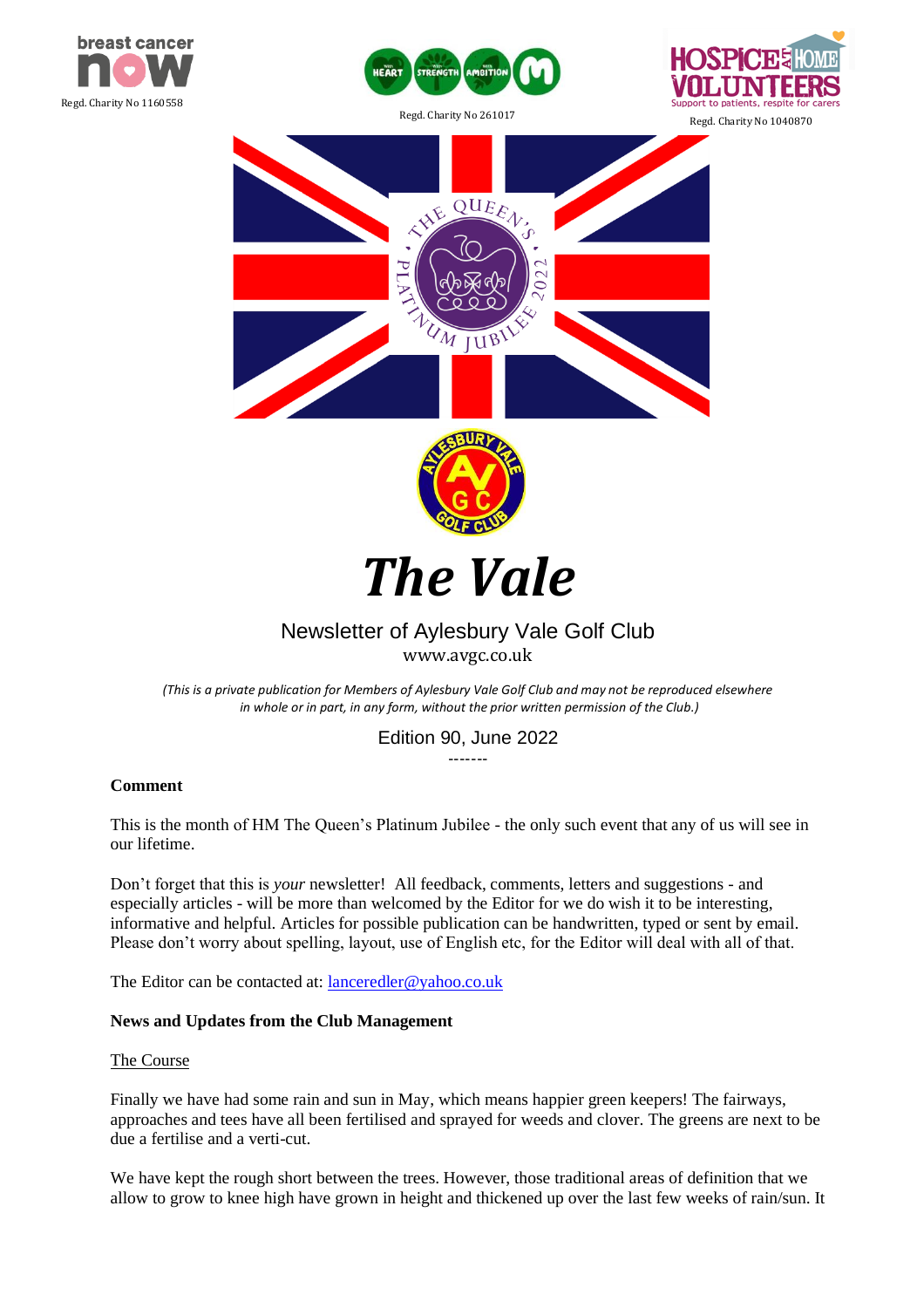therefore is sensible to play a provisional before leaving the tee if you think that your ball might have come to rest in one of these areas.

We have replaced the broken tee holders on the yellow tees and appreciate it if members can place broken tees in these. We are slowly changing plastic tees for bio-degradable bamboo tees but even the bamboo tees give us issues when they go through the tees mower. Finally, a request to rake bunkers after a visit!

## The Queen's Jubilee Competition – Thursday 2 June

A quick head's up on this competition! This is a new format brought to 'The Vale' by Garry Hutchinson. The key is to have some forethought in how to best utilise your four team members. One player will use the Queen's Ball predominantly on low index par 4s, one on higher index par 4s, one on par 5s and one on par 3s. Your handicap index is applied to the AVGC slope rating which gives you your course handicap (men off whites, ladies off reds). Each individual then has 85% of their course handicap (0.5 rounds up). So the captain needs to consider his team's playing abilities and shots received when allocating names to Player 1, Player 2, Player 3 and Player 4. Finally, remember that a lady plays off the ladies' card and the ladies' stroke index, so the par of a particular hole may be different for her compared to a male team member.

The catering is Coronation chicken, gala pie, potato salad, rice salad and salad at £6 per head, with a signup sheet in the downstairs bar. You can collect your scoresheet on the day along with a sleeve of three Queen's Jubilee golf balls.

## Catering

Bringing the chef in at 7:00am on weekend competition days isn't sustainable, as there was only demand for three bacon sandwiches prior to the last Men's Medal. Hence, during June we will switch the available chef hours from these early weekend times to open later (until 8:00pm) on a Thursday and Friday evening. Thursdays normally have Sundowners, but Thursday 2 June will not have late catering, or Sundowners, as most members will be playing earlier in the Queen's Jubilee.

## Bar

We have opened up the downstairs bar for members to come up and place their order/pay with white cards at the bar. The bar is a spike bar now and for the summer. You are then welcome to take a seat, if you wish, and we will continue to deliver the drinks/catering to the table. We would also like to give a warm welcome to Jess Kingwell who is working behind the bar, usually Tuesday to Friday.

*Chris Wright*

--------------------

# **Rules of Golf**

# Lifting Your Ball to Identify It (Rule 7.3)

The Rules were relaxed in 2019 so that you no longer have to have someone observe you lifting a ball to identify it, **but** you still have to mark the ball's position first.

Rule 7.3 states:

If a ball might be yours but you cannot identify it as it lies, you may lift the ball to identify it. **But** the spot of the ball must first be marked, and the ball must not be cleaned more than needed to identify it (except on the putting green).

If the lifted ball is your ball or another player's ball, it must be replaced on its original spot.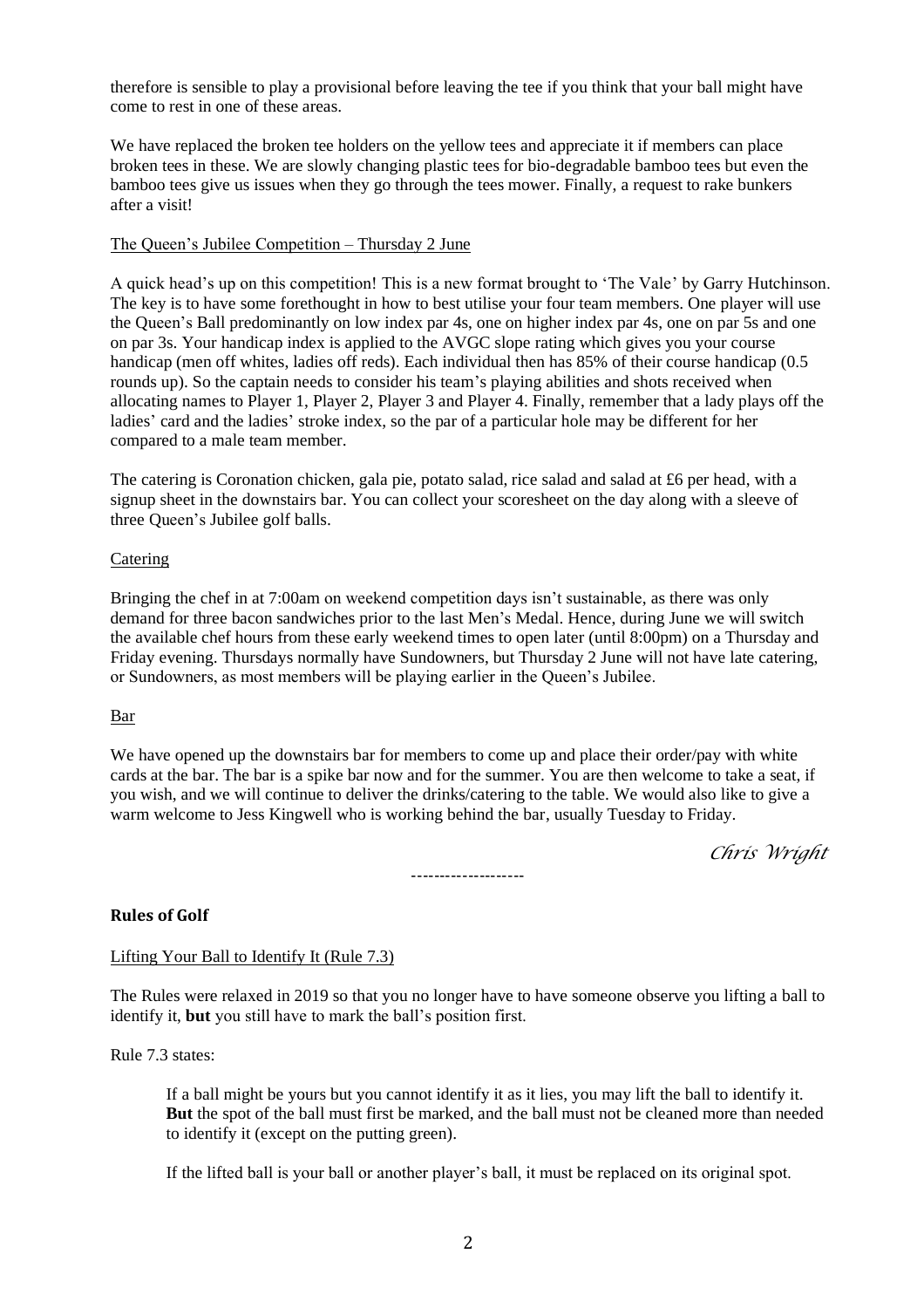If you lift your ball when not reasonably necessary to identify it, fail to mark the spot of the ball before lifting it, or clean it when not allowed, you get **one penalty stroke**.

#### How to Play Golf Quickly (4)



In this fourth part of How to Play Golf Quickly, we look at some more quick tips regarding time wasters – and some of the offenders. Yet more next month!

John Timpson, the author of this book, has given the Editor permission to publish extracts from his book in The Vale.



**So Slow** Some people simply don't get on with the game – here are some of the things that hold them up.



**Stop Talking** If you want a chat, get round quickly so you have plenty of time to talk in the bar.



**Formation Fourball** There is no need to walk in formation. If you hit the ball in different directions, walk apart and meet at the green.



**Sid Saunter** Sid enjoys rhe golf course - he appreciates the gorse and the Canada Geese. It's great to be out in the fresh air and being close to nature. Occasionally he hits the ball.



Give Up! There is no point in wasting time looking in the wilderness - even if you find your ball it will be unplayable.



**Mrs Quick** A woman on a mission, she hardly stops walking to play a shot - don't get in her way.

**Fore Play** How long does everyone have to wait for you to hit the ball? Two practice swings are enough for anybody.



**Going Back to Play Another** Playing 3 off the tee is only worthwhile if you are well placed in a Medal - even then you probably should have played a provisional



**Stubborn Stanley** Stan is a bit of a snob - he has been golfing since childhood and knows all you need to know about the game. He last let someone through in 1976 and is growing more cussed with age.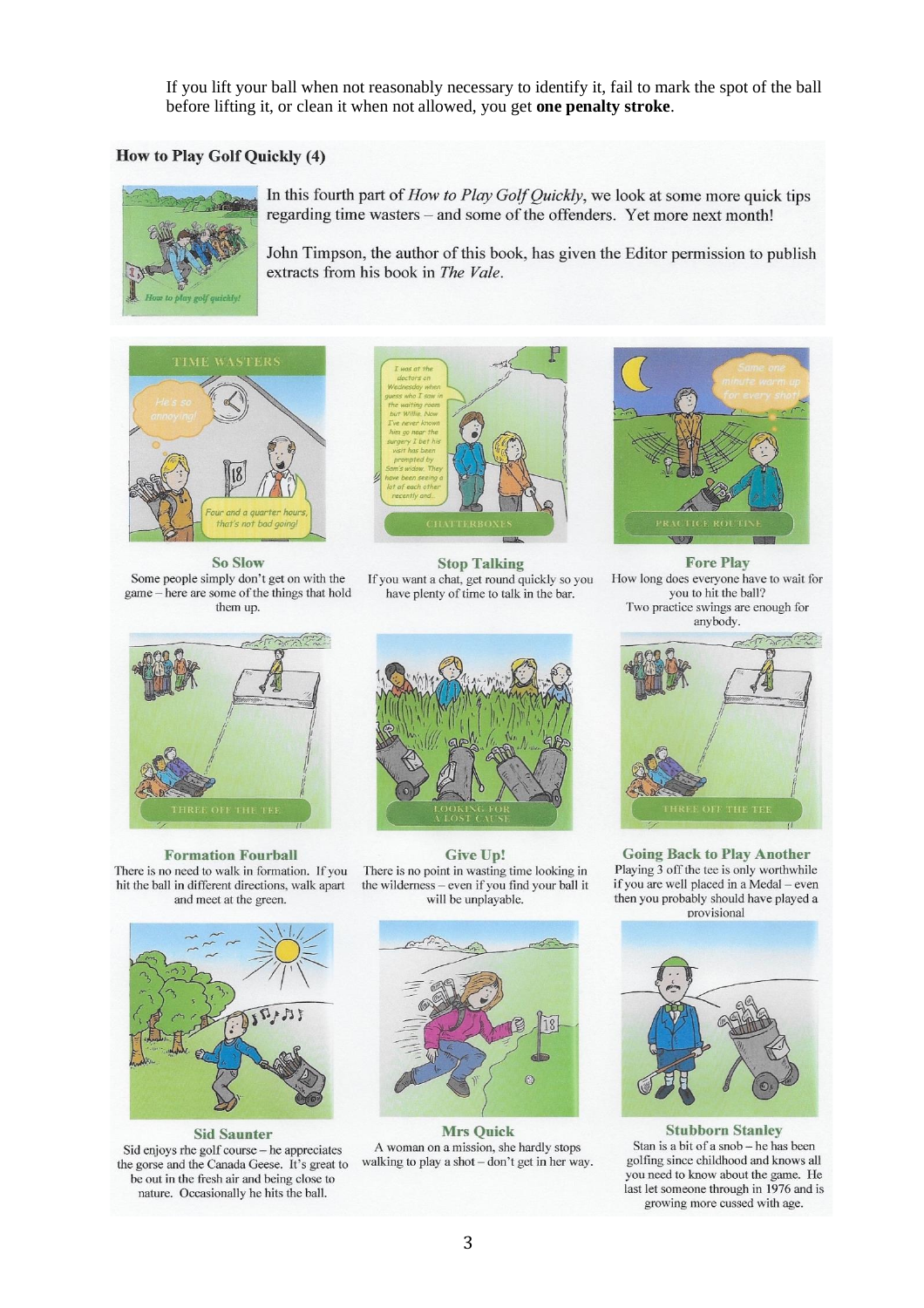# **Men**

# **A Word from the Men's Captain…**

# Hi All

Captain's Day is fast approaching on 18 June and booking via HowDidiDo has now closed, however if you would like to play and missed out please contact Dave Lea or myself, we will try to ensure that everybody who wants to play, can. *'Apart from playing is there any other way I can help'* I can hear you all shout - absolutely. I am looking for people to sponsor a hole and/or donate a raffle prize, so please contact me on meldrumnelly@aol.com or 07946 028417. Equally, willing volunteers to help collect money, sell raffle tickets or help man the halfway house would be welcomed.

The day will see the return of Lady in the Lake, Beat the Bar Steward (staffing levels permitting) and the putting competition. There will be prizes for best lady, best gentleman (unfortunately the term gentleman does exclude a large proportion of male members) and best team score. You will be able to purchase 'Mulligans' and a way of gaining extra points (team game only), more details on this nearer the day. The team game will consist of the best 2, 3 or 4 scores on a hole, but the value of each hole will be unknown until you enter your score at the end of the round.

The halfway house will be open with a new gazebo, as Captain Covid (Keith McGoverne) broke the last one, and sweet treats and soft drinks will be available (a few alcoholic beverages might also be available). The food offering will be via a BBQ and further details will be available soon on how to preregister for. I will be running both a live auction (at the end of the day) and a silent auction (for those unable to stay) for a number of 4-ball vouchers including Gog Magog, Old Ford Manor, East Herts and Stocks, to name a few.

Please remember that this is a cash only day (no white card or credit cards except for bar or shop purchases) so make a stop at the nearest cashpoint and bring across some folding money and change. All proceeds will be heading to Hospice at Home Volunteers.

In other news the Scratch 'A' beat South Beds 5:0 at home, unfortunately the mid-handicap did not fare so well at Dunstable Downs, going down 4:1. Jason and I played in the County Secretary's Day at South Beds. The day was a team event and I'd like to say that we supported our playing partners very well, but unfortunately I can't say that, we were awful.

Enjoy the weather, enjoy the company and try to enjoy your golf.

*Neil Meldrum*

# **Competitions**

| Committee Cup           | 1 <sup>st</sup> : Gary Stephenson 41 Pts |
|-------------------------|------------------------------------------|
| 1 May                   | $2nd$ : Steven Fox 41 Pts                |
|                         | 3rd: Tim O'Sullivan 41 Pts               |
| Scratch B home match vs |                                          |
| Aspley Guise B          | Won $3\frac{1}{2}$ : $1\frac{1}{2}$      |
| 2 May                   |                                          |
| Medal                   | Div 1                                    |
| 7 May                   | $1st$ : Matthew Moran nett 69            |
|                         | $2nd$ : Dean Palmer nett 72              |
|                         | 3 <sup>rd</sup> : Tony Messenger nett 72 |
|                         | Div 2                                    |
|                         | $1st$ : Greg Young nett 70               |
|                         | $2nd$ : Jez Anderson nett 70             |
|                         | 3rd: Steve Halsey nett 72                |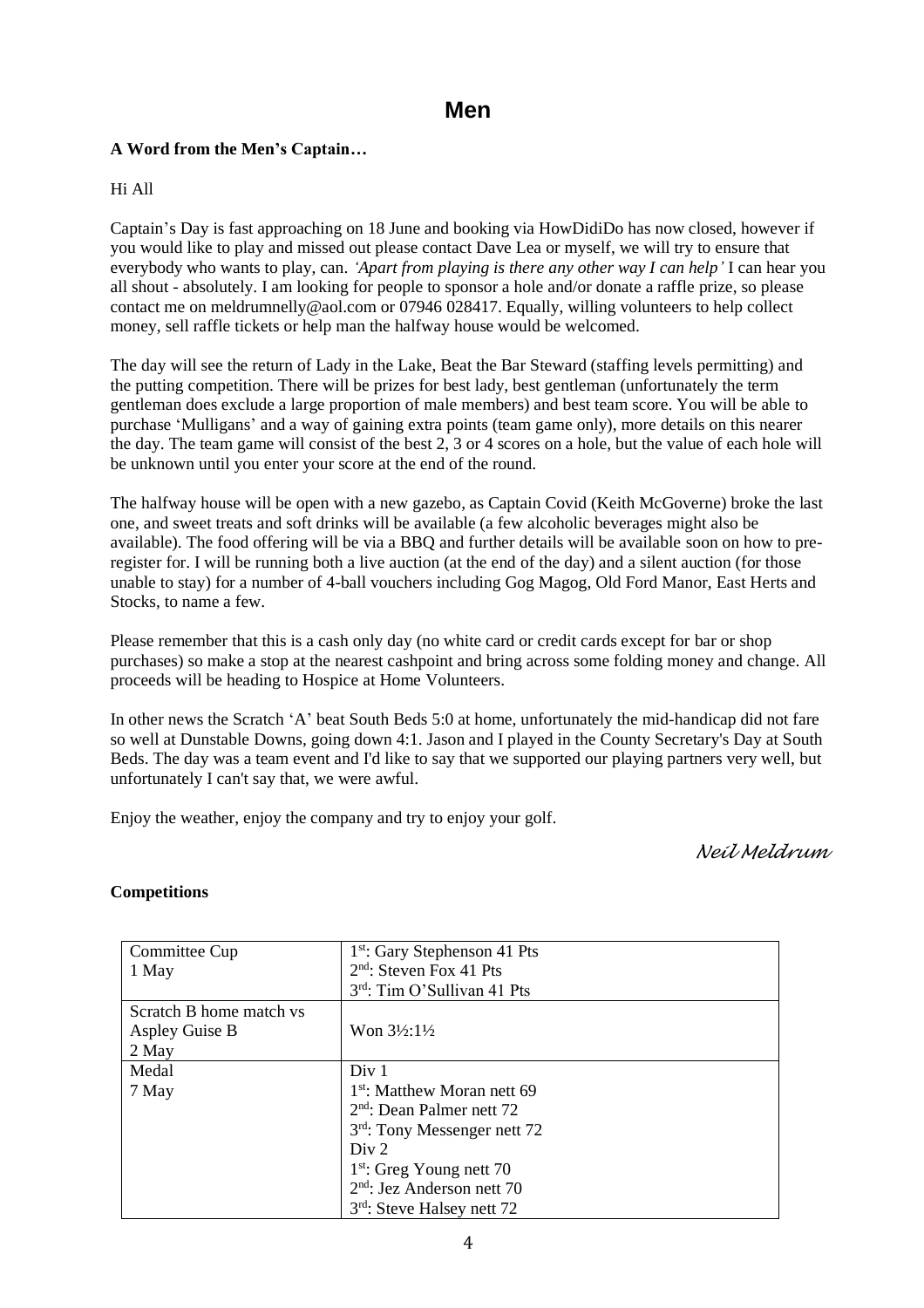|                            | Div <sub>3</sub>                                                   |  |
|----------------------------|--------------------------------------------------------------------|--|
|                            | 1 <sup>st</sup> : Colin Welch nett 71                              |  |
|                            | $2nd$ : Gavin Procter nett 72                                      |  |
|                            | $3rd$ : Ian Pullin nett 73                                         |  |
| Midweek Medal              | $1st$ : Alister Thorne nett 69                                     |  |
|                            | $2nd$ : Will Bond nett 70                                          |  |
|                            | 3rd: Matt Taylor nett 71                                           |  |
| Scratch A home match vs    |                                                                    |  |
| South Beds                 | Won $5:0$                                                          |  |
| 15 May                     |                                                                    |  |
| <b>Burcott Trophy</b>      | 1 <sup>st</sup> : Dave Needs and Adrian Fallon 78 Pts              |  |
| 21 May                     | $2nd$ : G Wiseman and G Chambers 77 Pts                            |  |
|                            | 3rd: J Hill and R Coker 74 Pts                                     |  |
| Mid-handicap away match vs |                                                                    |  |
| <b>Dunstable Downs</b>     | Lost $4:1$                                                         |  |
| 22 May                     |                                                                    |  |
| Midweek Stableford         | $1st$ : Mike Joy 37 Pts                                            |  |
|                            | 2 <sup>nd</sup> : Jason Thornalley 37 Pts                          |  |
|                            | 3rd: Martin Higgins 35 Pts                                         |  |
| Derek Hall Trophy          | 1 <sup>st</sup> : Julie Lea/Nick Brewer/Clare Garrett/Leah Burgess |  |
| 28 May                     | 2 <sup>nd</sup> : Andrew Bond/Mark Leech/Vanessa Bond/Anne Bridges |  |
|                            | 3rd: Andrew Pearce/Michael Pearce/Declan Hull/Dayle                |  |
|                            | Marshall                                                           |  |
| Mick Videtta Trophy        | 1 <sup>st</sup> : Adrian Matthews/Howard Matthews                  |  |
| 28 May                     | 2 <sup>nd</sup> : Nathan Chandler/Steve Chandler                   |  |
|                            | 3rd: Andrew Pearce/M Pearce                                        |  |
| Neil Thornalley Trophy     | 1 <sup>st</sup> : Howard Matthews                                  |  |
| 28 May                     | 2 <sup>nd</sup> : Andrew Pearce                                    |  |
|                            | 3rd: Ryan Harvey                                                   |  |
| Mid-handicap home match    |                                                                    |  |
| vs Aspley Guise            | Won $3\frac{1}{2}$ : $1\frac{1}{2}$                                |  |
| 29 May                     |                                                                    |  |

# **Seniors**

# **A Word from the Seniors' Captain…**

Of our regular competitions, we played our May Medal, second round of the Summer Six Stableford and three rounds of the Senior Captain's League, with a final fifth round to play in June. The May Medal was won by Martin Hollands, with a nett 68, seeing off Ian Pullin (70) and Steve Chandler (71). The Summer Six (R2) was hotly contested but won by Brian Hogarth on countback, with 41 points, with Steve Malone second also 41 points and Graham Hale third, with 40 points.

On 16 May we also played our first Honours Board competition, the drawn Greensomes. This always throws out some unexpected results. The winners this year were Brian Hogarth/Adrian Fallon with 43 points. Second place, with 41 points, had to be split on countback with Peter Codrai/Gary Chambers taking that place and pushing back into third Don Huggett/Roy Platten.

Well done to all our Competition winners.

Our short programme of summer friendlies is underway, playing away at Whipsnade Park and more recently at home against Weston Turville. As is usually the case we concede plenty of shots and, with the unfamiliarity of the course, we struggled playing away, losing 1:5. Our home match against Weston Turville gave us the advantage, with both the length of the course and the fast greens working in our favour. We won that match  $4\frac{1}{3}$ :  $1\frac{1}{2}$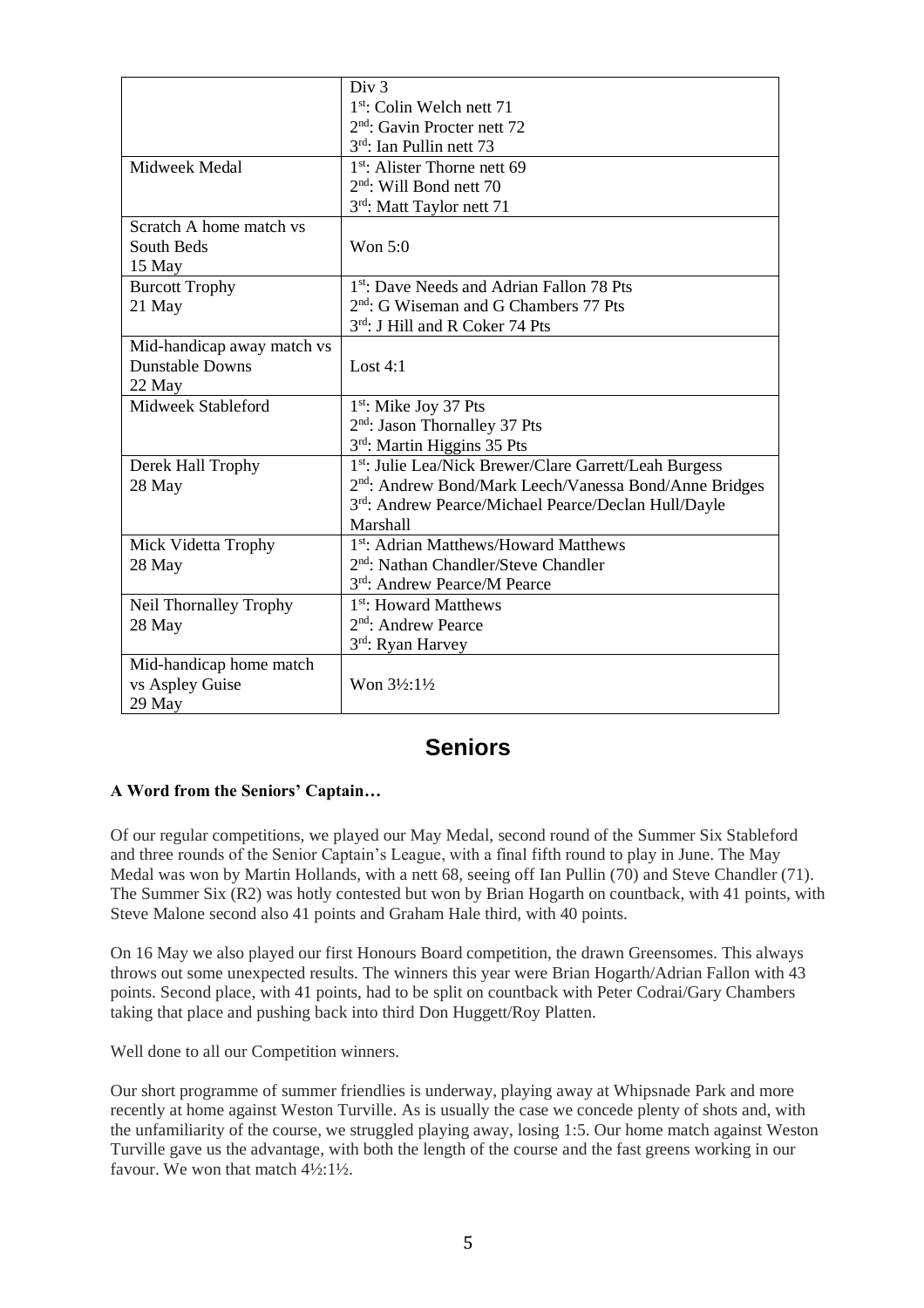On 12 May some of the Seniors enjoyed a day out at Dunstable Downs GC. It was a smaller group than usual, affected by Covid and injury withdrawals. However, the weather was kind and the course in excellent condition. We have two other AwayDays lined up so please contact Peter Codrai if you are interested as the lists will be closed soon.

With the spring/summer months come the Club events and it was a pleasure to see that the Ladies celebrated their Lady Captain's Day. Charlotte, aided by many of the Ladies, put on an excellent day, with us playing a less usual twist on the Scramble. The next Captain's Day approaching is the Men's and Captain Neil is actively promoting the day which is on 18 June. Its open to 5-day, as well as 7-day members so make sure you participate in what, I am sure, will be another great golfing day out.

Looking forward into June, the Seniors are hosting the 3-way competition vs Abbey Hill GC and Bletchley GC. The last time we played this we won and so are defending the Trophy. This will be played on 29 June and, due to the field size, there will not be a Seniors Competition organised that day.

The Seniors' Committee has reviewed the practice of returning scores and has concluded that now is the time to revert to having all competition scores (be that played on a Monday or Wednesday) returned on a physical scorecard. Alongside this, the Seniors' Committee has also decided to set up all singles competitions as Qualifiers, where this is permissible.

As a reminder, scorecards constitute the primary record of the player's score. Thus, scorecards must be legible, identifiable (player/competition/date), hold the correct score per hole (and Stableford points) and attested (by player and marker). Should there be any dispute between HowDidiDo and the scorecard, the scorecard is the only valid record. Results returned on incomplete or illegible scorecards will be immediately DQ'd. I am sure you will all get the hang of it, it's not new.

Happy golfing.

*Keith Loxton*

| Seniors' Captain's League 1(2)  | 1 <sup>st</sup> : Tony Phillips 40 Pts               |
|---------------------------------|------------------------------------------------------|
| 4 May                           | 2 <sup>nd</sup> : Neil Haddock 39 Pts                |
|                                 | 3rd: Don Huggett 39 Pts                              |
| Medal(2)                        | 1 <sup>st</sup> : Martin Hollands nett 68            |
| 9 May                           | $2nd$ : Ian Pullin nett 70                           |
|                                 | 3rd: Steve Chandler nett 71                          |
| Away match vs Whipsnade Park    | Lost $1:5$                                           |
| 10 May                          |                                                      |
| Seniors' Captain's League 1 (3) | 1 <sup>st</sup> : John Crowson 38 Pts                |
| 11 May                          | $2nd$ : Tony Phillips 36 Pts                         |
|                                 | 3rd: Steve Keeper 35 Pts                             |
| <b>Drawn Pairs Greensomes</b>   | 1st: Adrian Fallon, Brian Hogarth 43 Pts             |
| 16 May                          | 2 <sup>nd</sup> : Peter Codrai, Gary Chambers 41 Pts |
|                                 | 3rd: Don Huggett, Roy Platten 41 Pts                 |
| Seniors' Captain's League 1 (4) | 1 <sup>st</sup> : Larry Goddard 43 Pts               |
| 18 May                          | $2nd$ : John Crowson 40 Pts                          |
|                                 | 3rd: Roy Platten 40 Pts                              |
| Summer Six $(2)$                | $1st$ : Brian Hogarth 41 Pts                         |
| 23 May                          | $2nd$ : Steve Malone 41 Pts                          |
|                                 | 3 <sup>rd</sup> : Graham Hale 40 Pts                 |
| Home match vs Weston Turville   | Won 41/2:11/2                                        |
| 25 May                          |                                                      |
| <b>Jones Drawn Foursomes</b>    | 1 <sup>st</sup> : Ian Pullin/Steve Keeper 42 Pts     |
| 30 May                          | 2 <sup>nd</sup> : Mike Bishop/Terry Neve 38 Pts      |
|                                 | 3rd: Larry Goddard/Mike Bender 37 Pts                |

# **Competitions**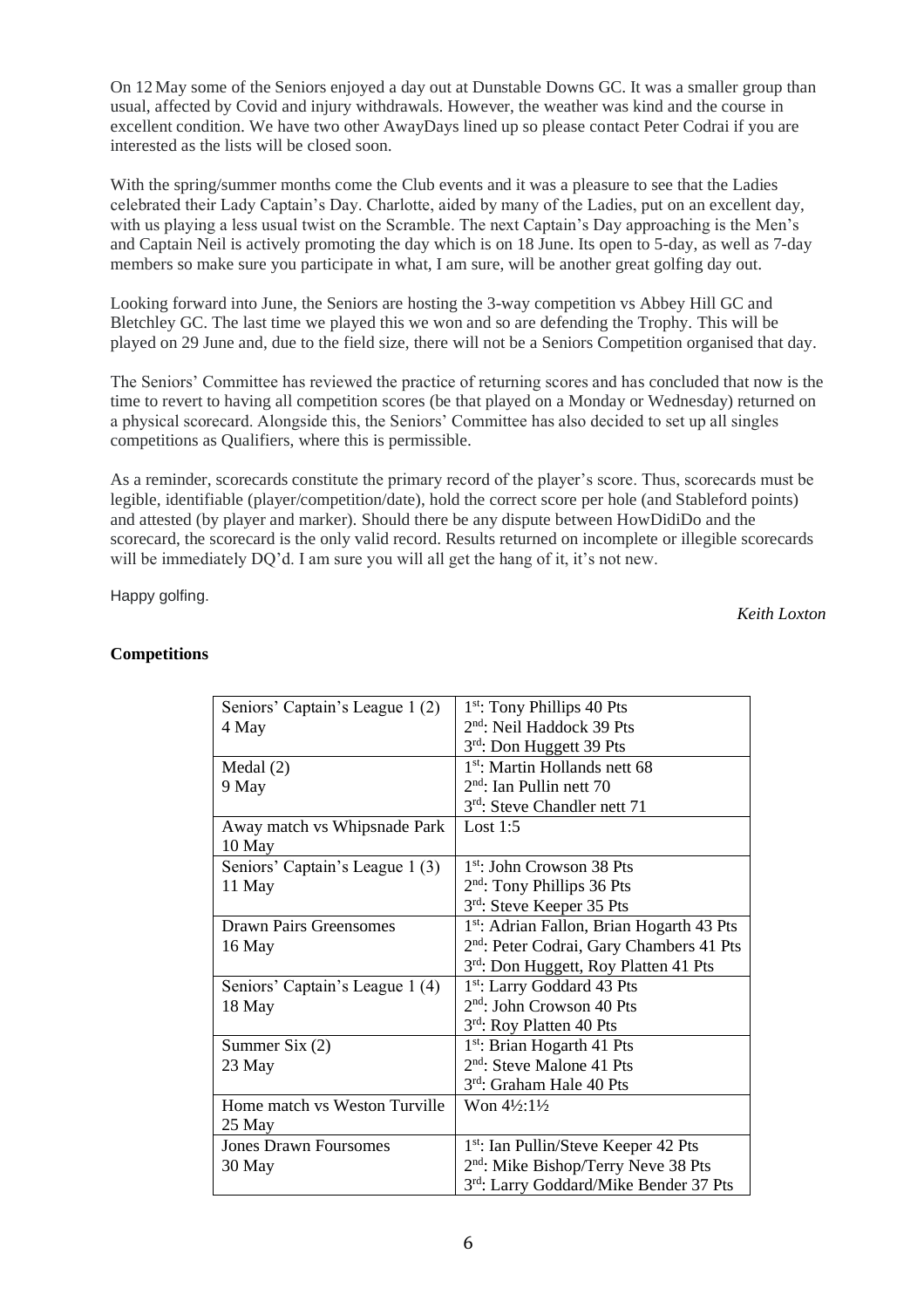# **Ladies**

# **A Word from the Lady Captain…**

Another glorious month of golfing – especially on my Captain's Day on 14 May. A big thank you to all who came and supported my Captain's Day. We had a staggering 120 play and raised just over £1,900 for Macmillan.

Thanks go to those who gave up their time, and some their golf, to help run the day. They include Ann and Ron Haynes, Margaret Jones, Jane Codrai, Jean Hill, Lorraine and Steve Fox, Mark Cowdrey, Lesley Wright, Steve Simpson and my daughter Maddy.

Luckily the sun shone as the Ladies Section introduced the Men's Section to a Florida Scramble. It was a format that was well received by all and kept the course moving.

Congratulations to the winning team of Darren Horne, Matt Green, Kris Manley & Nick Bowden with an amazing score of 58.6 after their huge deduction of 0.4!! Second were Steve Chandler, Graham Lowe, Andrew and Vanessa Bond with 59.3. Our highest scoring all ladies team was Sue Bellingham, Julie Lea, Clare Garrett and Leah Burgess with a respectable 62.5.

We had 10 sponsored holes which were won as follows:

Hole 1 - Steven Chandler Hole 2 - Nick Bowden Hole 7 - Mark Westbrook Hole 8 - Graeme Mackie Hole 9 - Jason Thornalley Hole 10 - Eva Neve Hole 11 - Graham Hale Hole 12 - Ellen Moret Hole 15 - Dean Chapman Hole 17 - Lee Hutt Hole 18 - Nick Davies

Thank you again for your support and generosity.

On 9 May we welcomed Leighton Buzzard Ladies for a friendly match. The sun shone and everyone was happy with a draw.

Results from the Ladies Section in May

| 09/05 | May M/W Medal            | Danka Lawson             |
|-------|--------------------------|--------------------------|
|       | 18/05 May M/W Stableford | Ellen Moret              |
|       | 22/05 May W/E Medal      | <b>Charlotte Simpson</b> |

Let's hope this weather continues!

*Charlotte Simpson*

## **Competitions**

| Medal      | Div <sub>1</sub>                       |
|------------|----------------------------------------|
| 9 May      | 1 <sup>st</sup> : Vanessa Bond nett 75 |
|            | $2nd$ : Sarah Walker nett 87           |
|            | Div 2                                  |
|            | 1 <sup>st</sup> : Danka Lawson nett 71 |
|            | $2nd$ : Jennifer Perkins nett 75       |
|            | 3rd: Pat Banister nett 78              |
| Stableford | $1st$ : Ellen Moret 32 Pts             |
| 18 May     | $2nd$ : Jenny Langford 31 Pts          |
|            | 3rd: Pat Connolly 31 Pts               |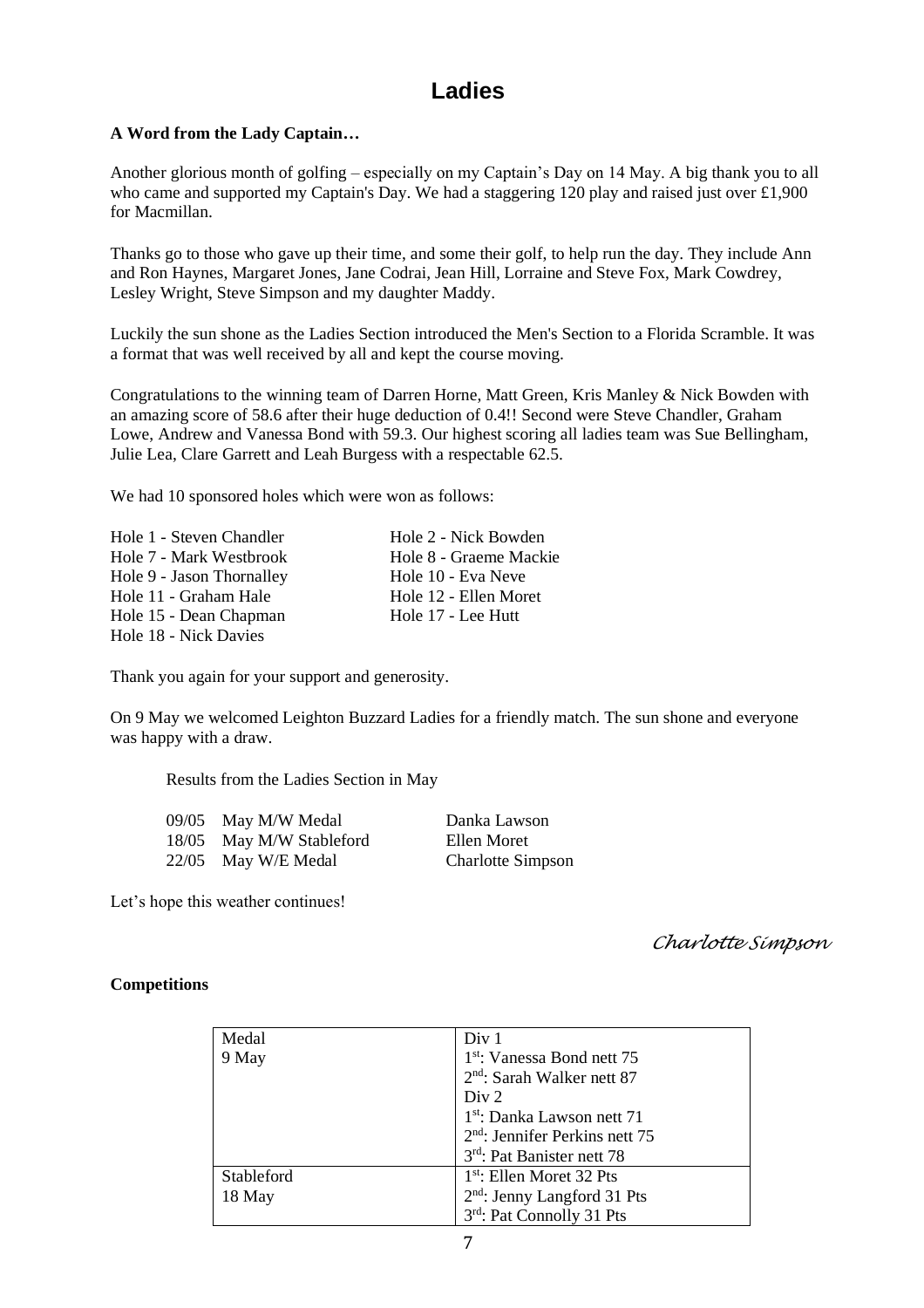| Medal    | $\vert$ 1 <sup>st</sup> : Charlotte Simpson nett 69 |
|----------|-----------------------------------------------------|
| $22$ May | $\vert$ 2 <sup>nd</sup> : Amy Crowson nett 73       |
|          | $3rd$ : Abi Pearce nett 74                          |

# **Juniors**

There is no Juniors report this month.

# **and in Conclusion…**

**…the last word is…** enjoy your Jubilee festivities.

**…and a touch of humour…** forgive your enemy (but remember the b…..ds name!).

*Lance Redler*

cc: Charities

Editor